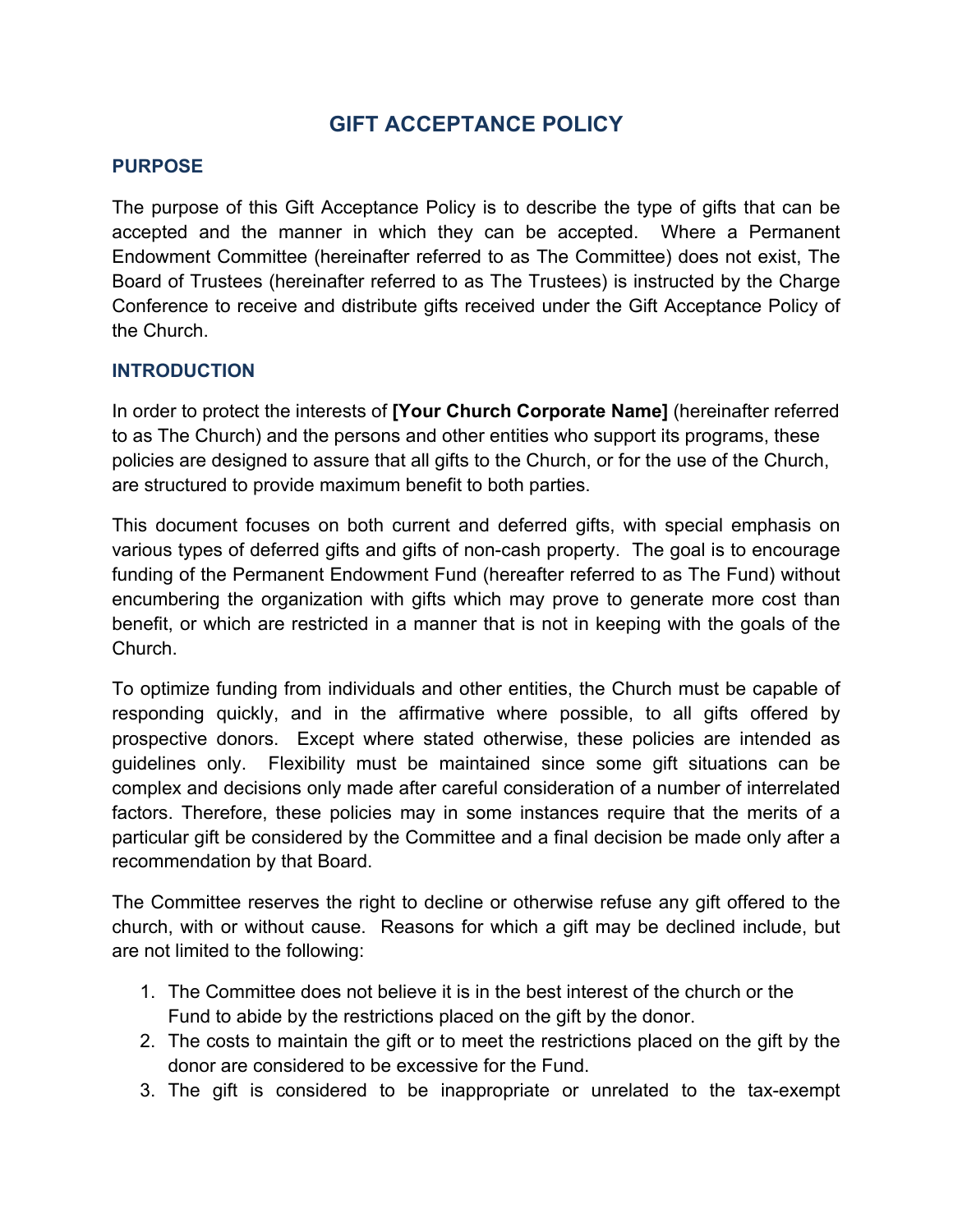purposes of the Church or the Fund.

4. The gift is designated to benefit or to be channeled to a specific individual.

## **GIFT ACCEPTANCE TERMS AND CONDITIONS**

All gifts will be acknowledged by written confirmation of the gift and of any terms and conditions of the gift acceptance. All information concerning donors and prospective donors, including their names, names of beneficiaries, the amount and type of the gift, aspects relating to their estates, etc., shall be kept strictly confidential except when donors permit the release of such information.

### I. **OUTRIGHT GIFTS**

### A. CASH

- 1. Gifts in the form of cash and checks shall be accepted in any amount.
- 2. All checks must be payable to **[Your Church Name]** and in no event shall they be made payable to an employee, agent, or volunteer for credit to the Church.

#### B. PUBLICLY TRADED SECURITIES

Securities that are traded on the exchanges shall be accepted by the Church. The Permanent Endowment Fund Committee shall make the decision to keep or sell the security. The Oklahoma United Methodist Foundation is available to accept and liquidate publicly traded securities on your behalf. A Broker DTC Transfer Request and other forms are available on the Foundation's website. Contact the Foundation for further information.

#### C. CLOSELY HELD SECURITIES

Non-publicly traded securities may be accepted upon approval by the Trustees. The Committee shall make the decision to keep or sell the security.

#### D. REAL PROPERTY

- 1. All gifts of real property must have the approval of the Trustees and a fair market value in excess of \$  $($ for example, \$10,000).
- 2. Prior to approval, the Committee shall make a recommendation for accepting the real estate and shall include a report on (but not limited to) the following:
	- a. current title and ownership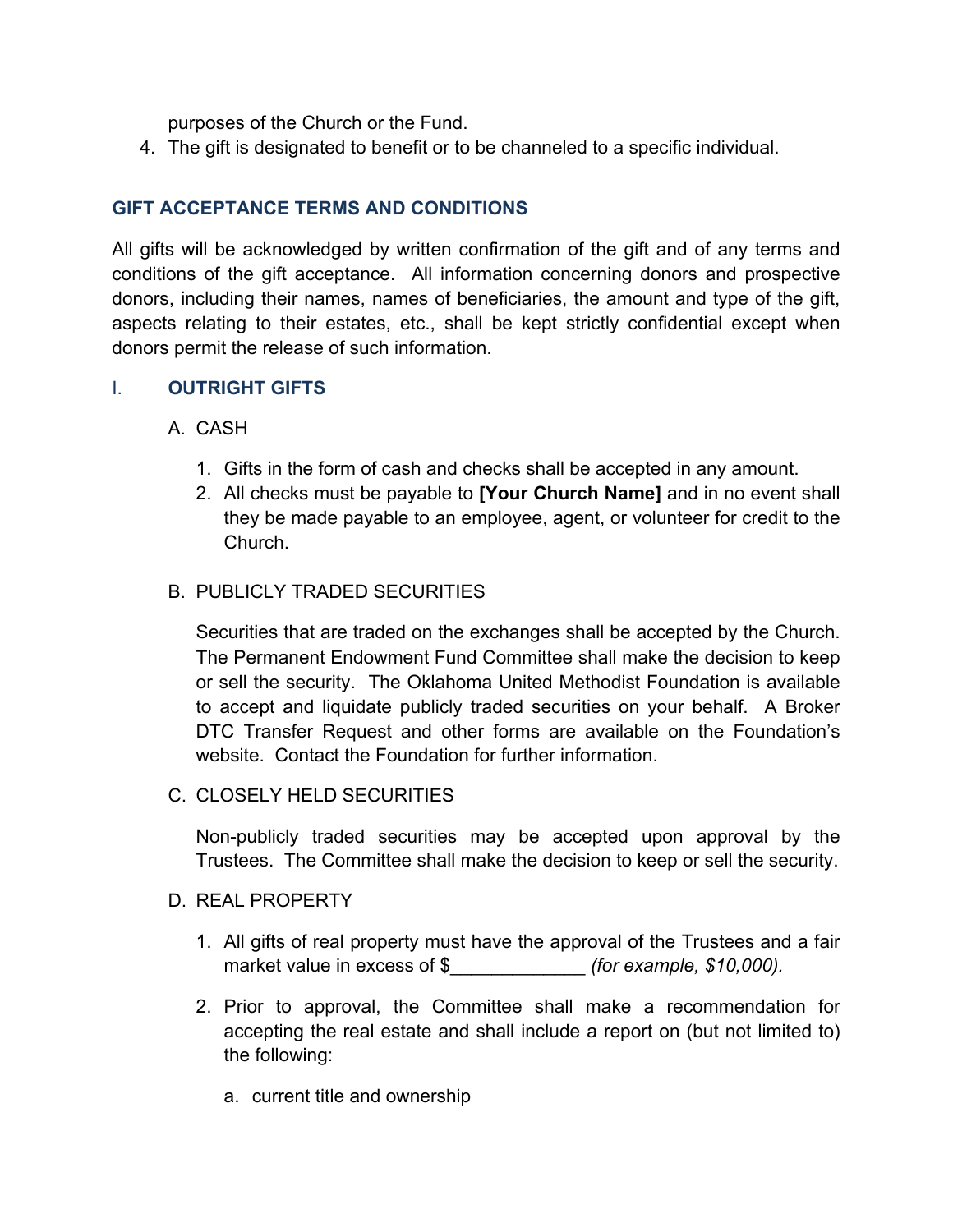- b. current zoning
- c. any and all restrictions
- d. any encumbrances, including an Affidavit of Lien signed by the Donor
- e. an independent qualified third party appraisal
- f. Phase I environmental audit
- g. recommendation on marketability
- 3. Upon recommendation from the Committee, the Board of Trustees shall make the final decision to keep or sell the property.

#### E. TANGIBLE PERSONAL PROPERTY

- 1. All gifts of personal property must have the approval of the Committee and a cash value in excess of \$\_\_\_\_\_\_\_\_\_\_\_\_ *(for example, \$1,000)*.
- 2. Prior to approval, the Committee shall make a recommendation for accepting the personal property and shall include a report on (but not limited to) the following:
	- a. current title and ownership
	- b. an independent qualified third party appraisal
	- c. a recommendation on marketability
- 3. The Committee shall make the decision to keep or sell the property.

#### F. OTHER PROPERTY

The Committee shall make the decision to accept and to keep or sell any other property that it may deem to be in the interest of the Church.

#### **II. PLANNED (DEFERRED) GIFTS**

#### A. BEQUESTS

- 1. Gifts through wills (bequests) shall be actively encouraged by the Church.
- 2. Upon inquiry by a prospective donor, all representations as to the future acceptability of various properties to be left to the Church in a will or other deferred gift shall be made in accordance with the terms and provisions of Paragraph I (A-F) of this document.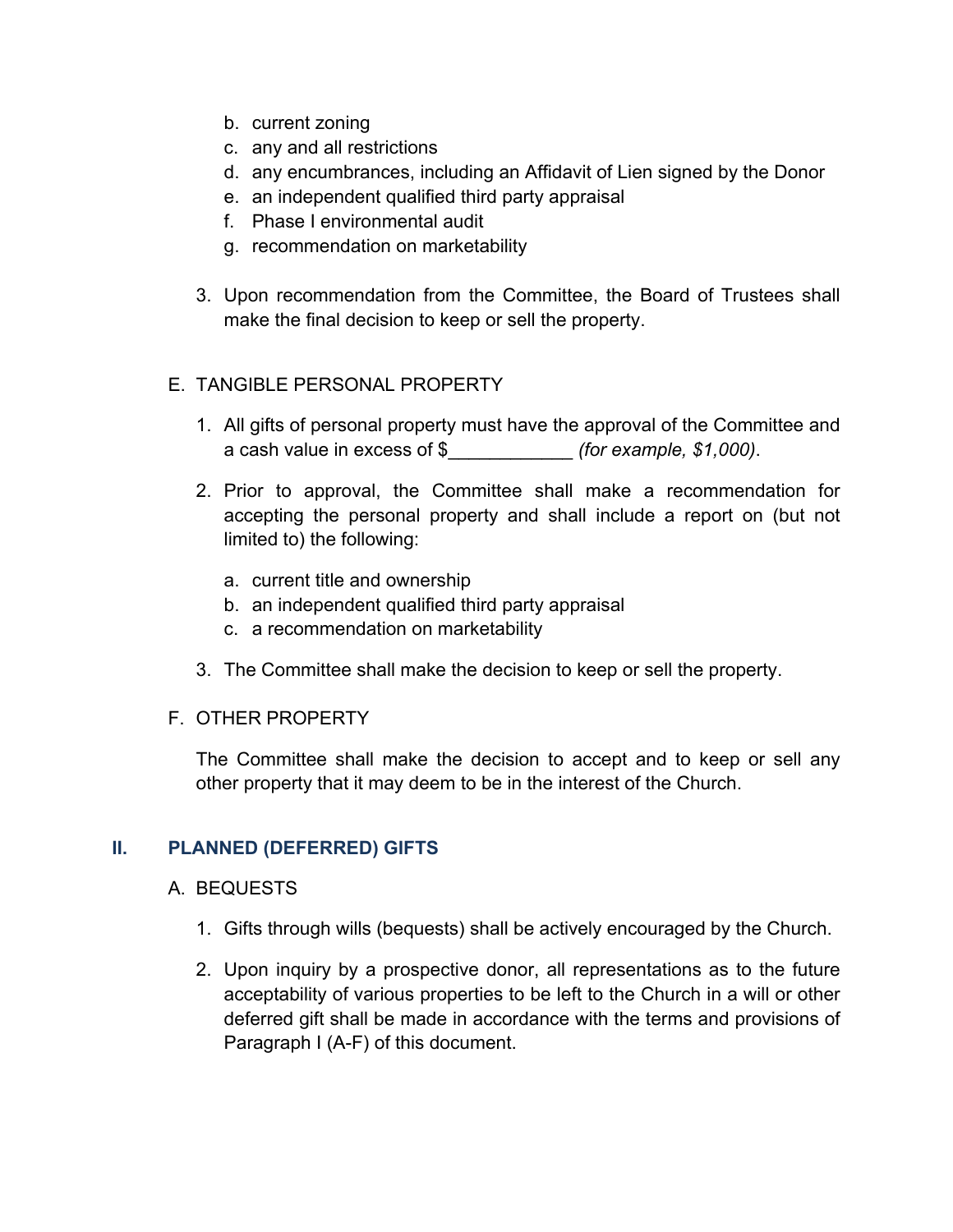- 3. Gifts of property that are not acceptable from estates shall be rejected by the Committee and that decision shall be communicated to the legal representatives of the estate.
- B. REVOCABLE LIVING TRUSTS AND CHARITABLE TRUSTS
	- 1. The Committee will recommend the Oklahoma United Methodist Foundation to serve as fiduciary.
	- 2. The fees for management of a Charitable Remainder Trust will not normally be paid by the Church. However, upon approval by a majority of the Committee, these fees may be paid by the Church. The fees for management of a Revocable Living Trust will not be paid by the Church under any circumstances.
	- 3. Revocable Living Trusts and Charitable Remainder Trusts and all other deferred gifts shall be encouraged as a method of making gifts to the Church while retaining income which may be needed by the donor for personal purposes. Such trusts shall not be marketed as tax avoidance devices or as investment vehicles and it is understood that no activity will be conducted that will violate Federal and/or State security regulations.
	- 4. No representations as to the manner in which trust assets will be managed or invested shall be made by any employee or other persons acting on behalf of the Church.
- C. LIFE ESTATE GIFTS

The Committee may accept such gifts provided that there has been a full disclosure of the possible ramifications of the transaction to the donor.

- D. LIFE INSURANCE POLICIES
	- 1. The Church will encourage donors to name the Church as beneficiary of life insurance policies that they have purchased.
	- 2. The Church will not accept gifts from donors for the purpose of purchasing life insurance on the donor's life. Exceptions to this policy may be made only when the Church has an insurable interest and is in compliance with all State and Federal statutes.
	- 3. No insurance products will be endorsed for use in funding gifts to the Church.